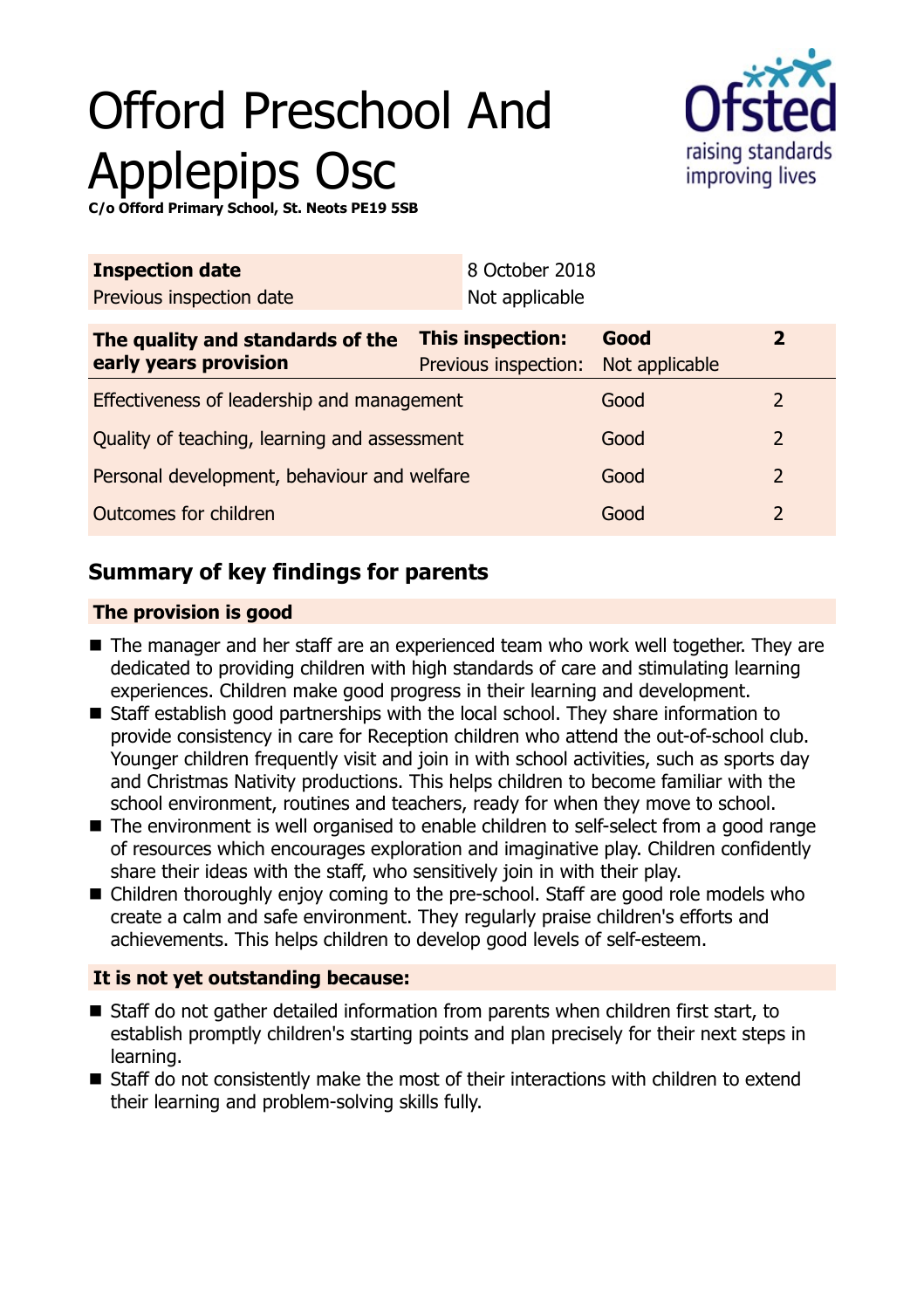# **What the setting needs to do to improve further**

#### **To further improve the quality of the early years provision the provider should:**

- gather more information from parents to help establish children's starting points more promptly and plan more precisely for their next steps in learning
- $\blacksquare$  make the most of opportunities that arise during conversations and activities to extend children's learning and problem-solving skills fully.

#### **Inspection activities**

- $\blacksquare$  The inspector observed the quality of teaching during activities indoors and outdoors, and assessed the impact this has on children's learning.
- $\blacksquare$  The inspector spoke with staff and children during the inspection.
- The inspector completed a joint observation of an activity with the pre-school manager.
- $\blacksquare$  The inspector held a meeting with the provider and the pre-school manager. She looked at relevant documentation and evidence of the suitability of staff working at the pre-school.
- $\blacksquare$  The inspector spoke to a number of parents during the inspection and took account of their views.

#### **Inspector**

Gail Warnes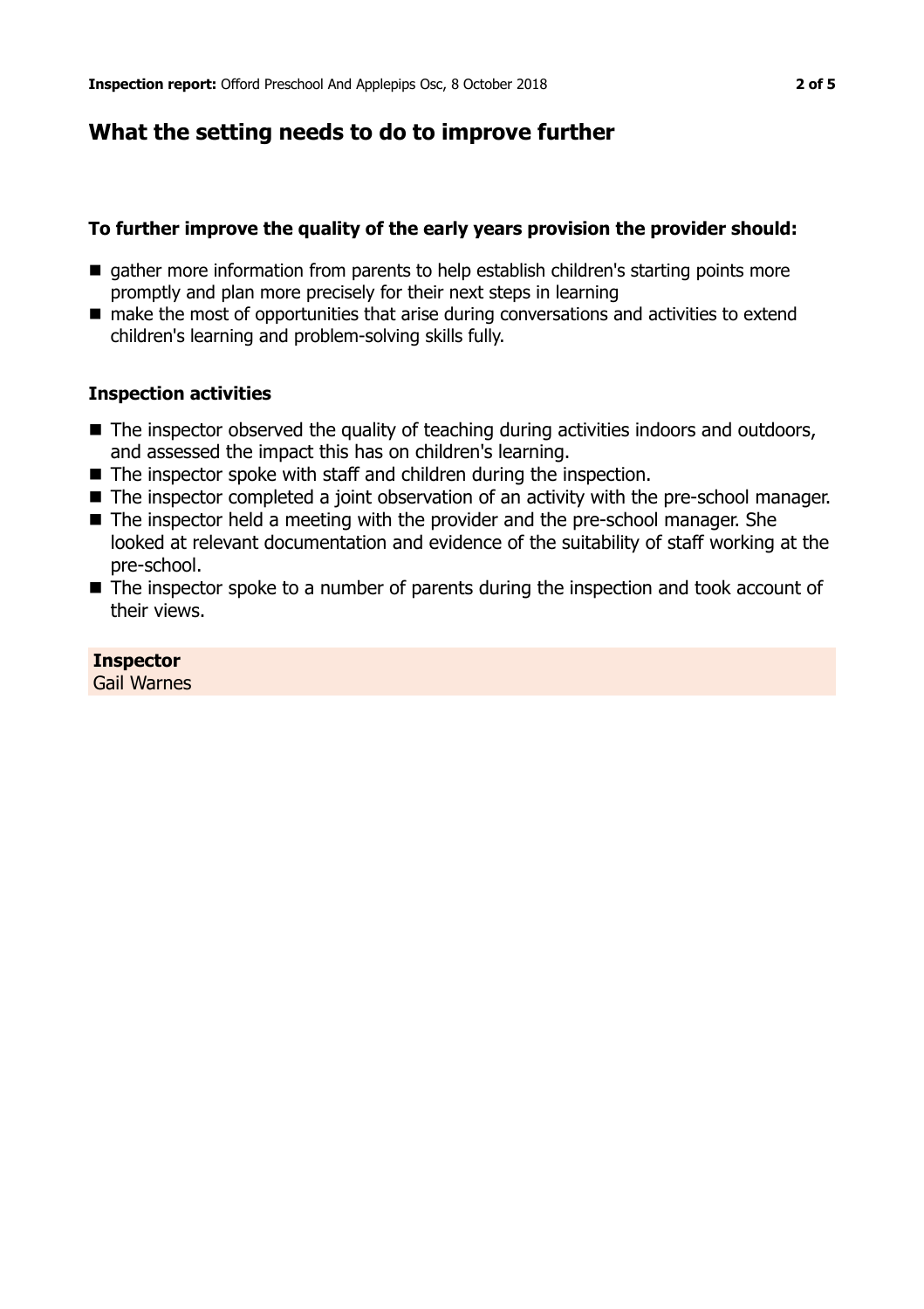## **Inspection findings**

#### **Effectiveness of leadership and management is good**

The arrangements for safeguarding are effective. Staff confidently fulfil their role to protect children from harm. They receive regular training about wider safeguarding issues and know what to do should they have any concerns about a child's welfare. Staff meticulously risk assess the environment, particularly when they take children out into the community. The provider implements robust procedures to ensure the suitability of staff. Staff benefit from detailed induction procedures which help them to understand their role and responsibilities. The manager regularly meets with the staff on a one-toone basis to review their practice, coach and support them. Staff identify training opportunities with the manager to develop their skills and knowledge to support children's specific needs and staff interests.

#### **Quality of teaching, learning and assessment is good**

Staff know the children well. They observe children as they play and assess their progress, which is regularly shared with parents. Staff plan activities to inspire children's engagement and support their next steps in learning. Children are eager and active learners. For example, they show determination and skill as they tap golf tees into pumpkins using hammers. They create patterns on the pumpkins with elastic bands and screwdrivers, and staff talk to children about the different lengths of the golf tees. Staff give children time to satisfy their curiosity. For instance, on a walk to the church, children find acorns, red leaves and feathers for their autumn collection. Children investigate these items further on their return to the pre-school. For instance, they use the feather to paint pictures to take home.

#### **Personal development, behaviour and welfare are good**

Staff use the local area well to broaden the range of learning experiences on offer. This enables the children to be more involved in their wider community and to develop an awareness of the world around them. For instance, they know that their gifts for harvest festival will help other families. Staff teach children about road and train safety when they walk out into the community. Children notice environmental sounds which help to keep them safe, such as the sound of the barriers when a fast train approaches. This also develops good listening skills, which help children to identify other sounds, such as those associated with letters to support early reading skills. Children have good opportunities to learn about the benefits of a healthy lifestyle. They enjoy daily outdoor play and nutritious snacks, which include fruit and vegetables.

#### **Outcomes for children are good**

All children make good progress, given their starting points and capabilities. Children are confident and active explorers. They make independent choices in their play, show good levels of concentration and are eager to do things for themselves. Children learn to share and take turns, showing respect for their peers and the environment. They are curious and eager to learn about the world around them.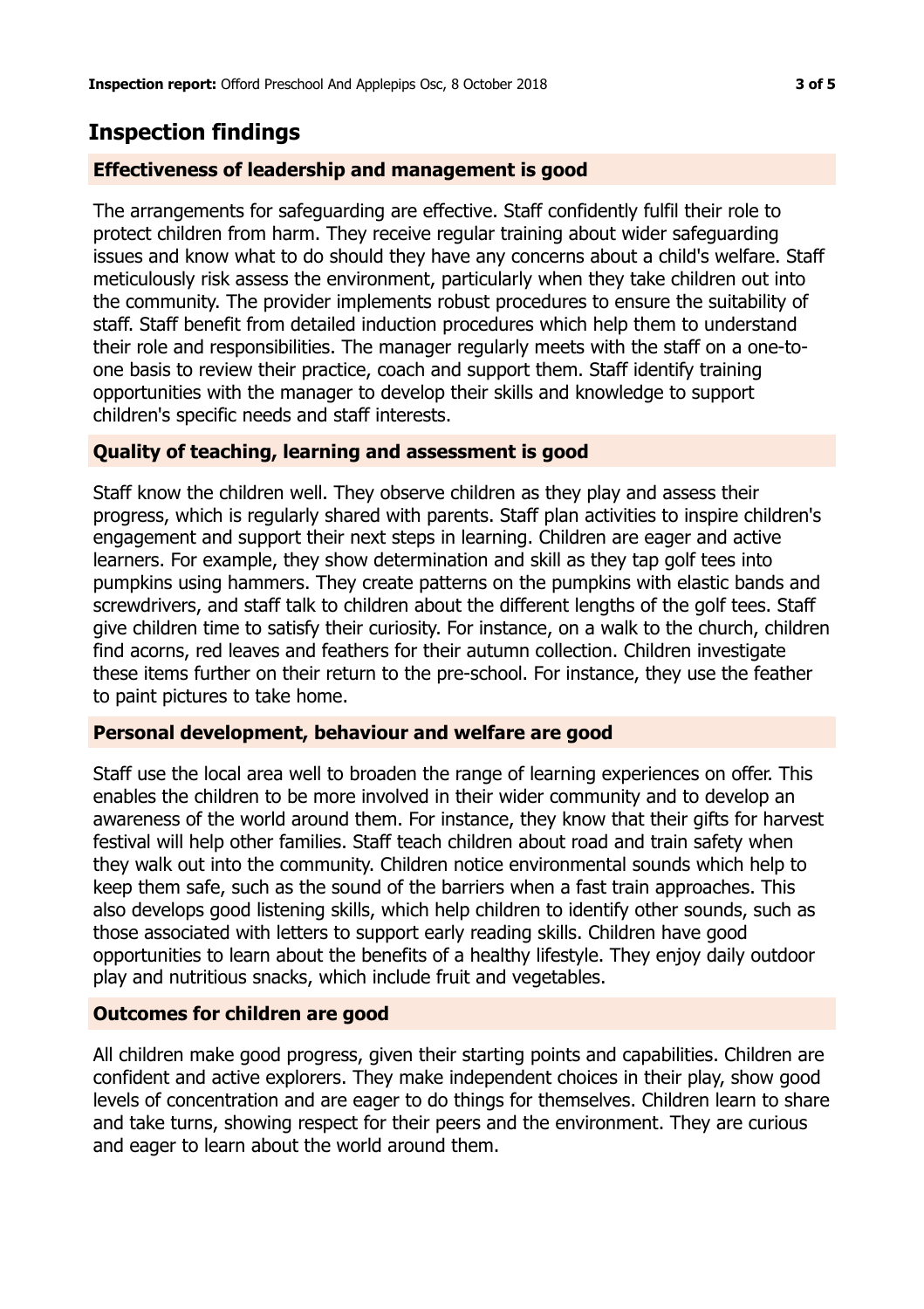## **Setting details**

| Unique reference number                             | EY536737                                                                             |
|-----------------------------------------------------|--------------------------------------------------------------------------------------|
| <b>Local authority</b>                              | Cambridgeshire                                                                       |
| <b>Inspection number</b>                            | 10080191                                                                             |
| <b>Type of provision</b>                            | Full day care                                                                        |
| <b>Registers</b>                                    | Early Years Register, Compulsory Childcare<br>Register, Voluntary Childcare Register |
| Day care type                                       | Childcare on non-domestic premises                                                   |
| Age range of children                               | $2 - 10$                                                                             |
| <b>Total number of places</b>                       | 24                                                                                   |
| Number of children on roll                          | 47                                                                                   |
| Name of registered person                           | Davidson-Roberts Ltd                                                                 |
| <b>Registered person unique</b><br>reference number | RP911128                                                                             |
| Date of previous inspection                         | Not applicable                                                                       |
| <b>Telephone number</b>                             | 01480 810488                                                                         |

Offord Preschool and Applepips Out-of-School Club registered in 2016. The pre-school is open Monday to Thursday during term time, for children aged two to five years. Sessions run from 7.30am to 4.30pm. The out-of-school club is open Monday to Friday during term time, for children aged four to 11 years. It runs from 7.30am until 8.50am and from 3.30pm until 6pm. The holiday club runs Monday to Friday from 7.30am to 6pm, for children aged three to 11 years. It is open during all school holidays, except between Christmas and New Year. The pre-school receives early education funding for two-, threeand four-year-old children. The setting employs five members of staff, three of whom hold childcare qualifications at level 3.

This inspection was carried out by Ofsted under sections 49 and 50 of the Childcare Act 2006 on the quality and standards of provision that is registered on the Early Years Register. The registered person must ensure that this provision complies with the statutory framework for children's learning, development and care, known as the early years foundation stage.

Any complaints about the inspection or the report should be made following the procedures set out in the guidance Complaints procedure: raising concerns and making complaints about Ofsted, which is available from Ofsted's website: www.ofsted.gov.uk. If you would like Ofsted to send you a copy of the guidance, please telephone 0300 123 4234, or email [enquiries@ofsted.gov.uk.](mailto:enquiries@ofsted.gov.uk)